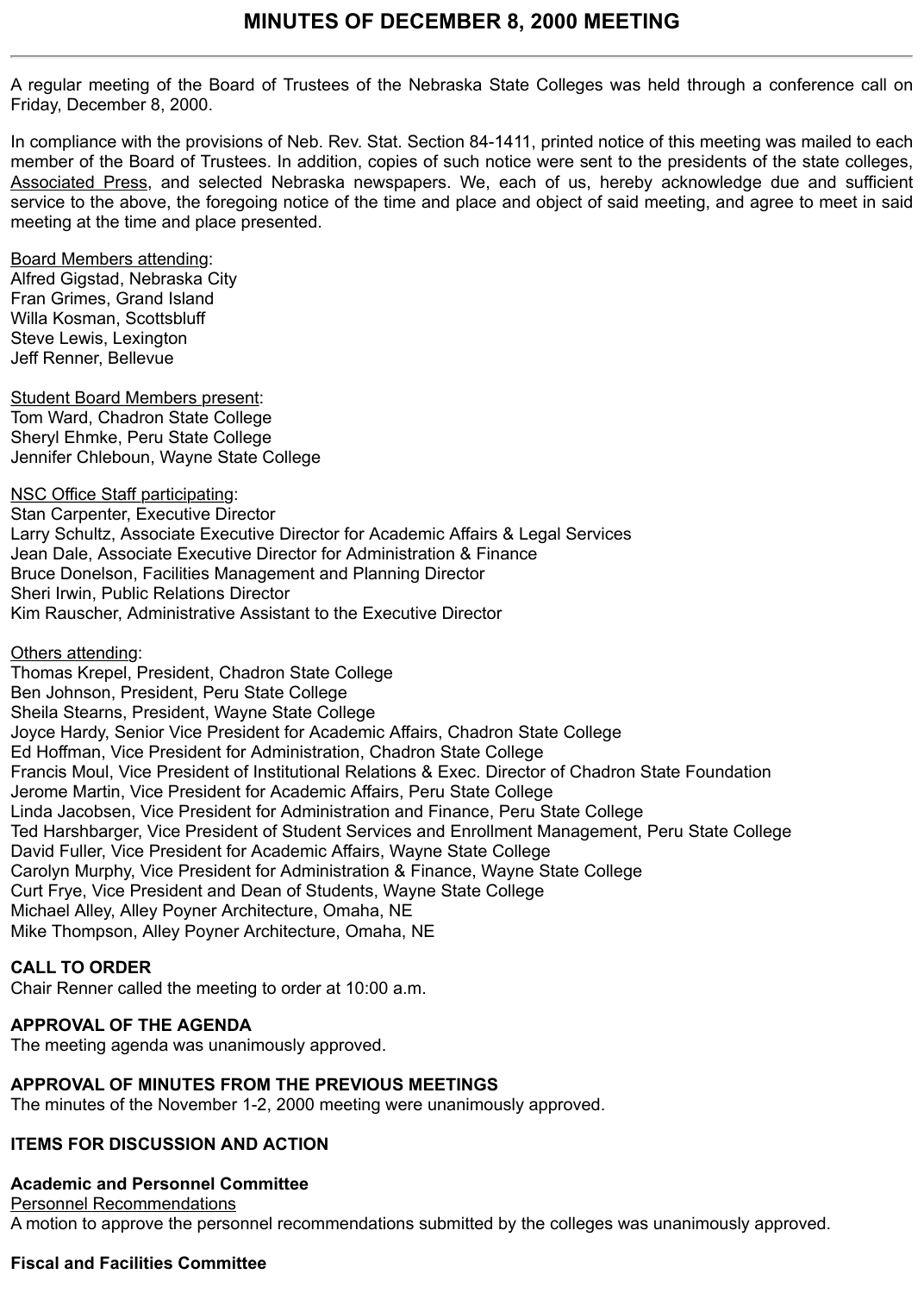#### Grant Applications and Awards

A motion to approve the following grant applications as submitted by the colleges was unanimously approved.

Chadron Application Principal Incubator Project (Coordinating Commission for Postsecondary Education) -- \$80,400

## Wayne Application

Mathematics Assessment Project for Native American Students (Eisenhower Professional Development Program) -- \$32,181

### Wayne Awards

Student Support Services 3rd year (US Department of Education) -- \$214,318 Student Support Services 4<sup>th</sup> year (US Department of Education) -- \$217,584 Quality Teacher Education Project (Nebraska Dept. of Education) -- \$65,500

### LB 309 Allocations

A motion to approve the following retrieval of LB 309 allocations was unanimously approved:

### Wayne State College

Retrieval of \$35,627.35 for Carhart Science ADA elevator/controls. Project has been completed. Retrieval of \$5,100 for Education building ADA elevator modifications. Project has been completed. Retrieval of \$5,100.00 for Fine Arts building ADA elevator modifications. Project has been completed. Retrieval of \$4,930.00 for Hahn Administration ADA elevator modifications. Project has been completed. Retrieval of \$5,100.00 for Humanities ADA elevator modifications. Project has been completed. Retrieval of \$5,780.00 for US Conn Library ADA elevator modifications. Project has been completed.

### Operating Audit Reports

A motion to accept the operations audit reports for the colleges for the year ended June 30, 2000 and approve the responses to the Auditor's comments and recommendations was unanimously approved. Associate Executive Director Dale and Trustees Grimes and Lewis congratulated the colleges on their successful audits and recognized the business office staff for their extra effort during the audit process.

#### Reallocation of Contingency Maintenance Funds

A motion to authorize the following reallocation of contingency maintenance funds was unanimously approved: Chadron to reallocate the following funds to Resolution 4/98 Kent Hall elevator project Resolution 4/98 Crites Hall Electrical Modernization - \$7,249.29

Chadron to reallocate the following funds to Resolution 4/00 Snack Bar renovation: Resolution 4/98 Student Center Bookstore - \$11,113.56 Resolution 4/97 Edna Work Hall Bathroom Repairs - 15,000.00 Resolution 4/97 Kent Hall Bathroom Renovation - 2,038.26 Total - \$28,151.82

Peru to utilize the following lines from Resolution 4/00 Centennial Complex renovation to pay for Complex wiring project. The items listed below have already been paid from the proceeds of the BANS:

- Line 2 painting/wall covering in student rooms \$ 62,000.00
- Line 5 replace/install rubber stair treads 4,700.34
- Line 6 heating/cooling upgrade 61,400.00
- Line 7 insulation of exterior walls 32,140.00
- Line 8 architect/engineer fees 20,275.93

Total - \$180,516.27

## Wayne Use of Capital Improvement Fee Funds for Ramsey Theatre Addition

A motion to approve the request from Wayne State to spend up to \$300,000 from capital improvement fee funds toward the Ramsey Renovation and Addition project to add a lower level to the addition was unanimously approved.

## Chadron Maintenance Building Design and Development Documents

A motion to approve the Chadron State College Maintenance Building design and development documents was unanimously approved.

#### Chadron Mari Sandoz Center Design and Development Documents

A motion to approve the Chadron State College Mari Sandoz High Plains Heritage Center design and development documents was unanimously approved.

# Peru Library Building Program Statement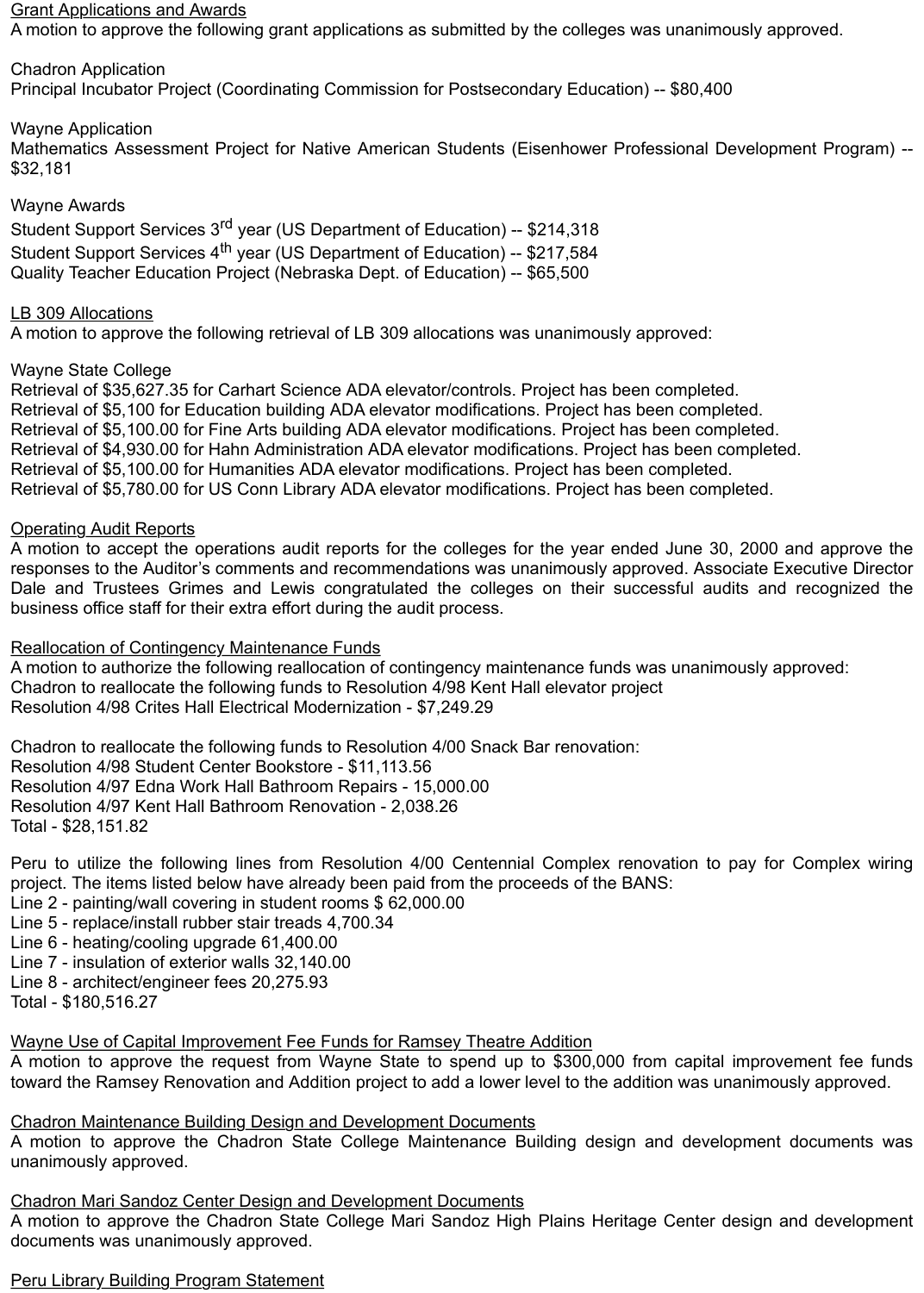A motion to approve the revised program statement for the existing Peru State College Library Building renovation project was unanimously approved.

#### Wayne Ramsey Theatre Design and Development Documents

Representatives from the Alley Poyner architectural firm reviewed the design development documents that had been provided to Board members. A motion to accept the design development documents for the Wayne State College Ramsey Theatre Addition was unanimously approved.

#### Nebraska City Regional Technology Center

A motion to approve the designation of the Nebraska City Regional Technology Center (Lots 2, 3, and 4, Wildwood Heights Annexation to the City of Nebraska City, Otoe County, Nebraska) as excess property was unanimously approved.

#### **ITEMS FOR INFORMATION AND DISCUSSION**

#### **Academic and Personnel Committee**

Collective Bargaining

Associate Executive Director Schultz reported that negotiations are currently underway with the SCEA, NSCPA and NAPE bargaining units. The general objective with all three units is to reach a voluntary agreement by January 15, 2001.

Personnel Actions

Personnel actions not requiring Board approval were reported for information.

College Diversity Plans

Each of the colleges provided an executive summary on their activities related to campus diversity.

Athletic Gender Equity Plans Each of the colleges reported on their plans to reach compliance with Title IX requirements.

Quantitative Academic Report

The annual Quantitative Academic Report provided Board members with a status of all undergraduate and graduate programs. The report identified the number of graduates on average for the past five years by major, and the average number of student credit hours provided by full-time equivalent faculty assigned by department.

#### Off-Campus and Early Entry Course Offerings Report

Board members were provided a summary of off-campus and early-entry courses offered during 1999-00. Nearly 800 courses were offered at 93 locations throughout the state to over 9,500 students.

#### **Fiscal and Facilities Committee**

Grant Applications and Awards

The following grant applications and awards were presented to the Board for information.

Chadron Application

Wetland Education: Development of a Study Site on the San Pedro River, Arizona (US Geological Survey, National Wetlands Research Center) -- \$16,300

Chadron Awards

Panhandle Unified Rural Education Project (Nebraska Dept. of Education) -- \$22,000 NETC On-line Course Development Workshop (Nebraska Educational Telecommunications Commission) -- \$8,300

Wayne Application Economic Systems (National Council on Economic Education) -- \$1,000

Wayne Award Celebration of International Education Week (National Council on Economic Education) -- \$1,500

Physical Plant Status Reports The colleges provided status reports on their physical plant projects.

Contracts and Change Orders

The following contracts and change orders were provided to the Board for information.

Chadron Contracts Kent Hall (fire alarm system) -- \$3,982 Snack Bar (remodel) -- \$85,600